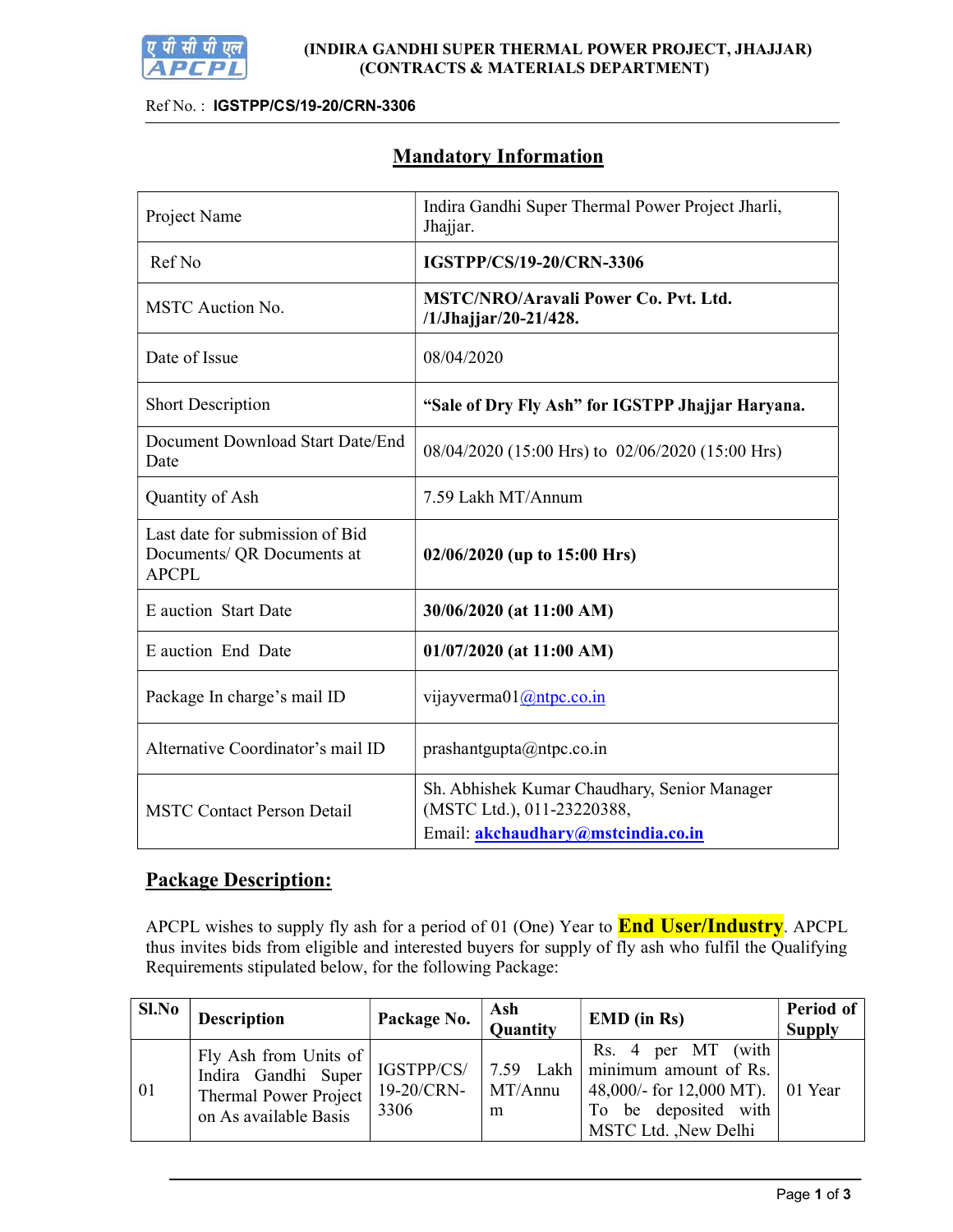

### Ref No. : IGSTPP/CS/19-20/CRN-3306

## Eligibility/ Qualifying Requirements

- Eligibility for bid participation All Buyers who
- (i) are registered with MSTC as per specified guidelines for registration, displayed on MSTC website www.mstcecommerce.com and
- (ii) have remitted the EMD to MSTC as per the applicable terms,
- (iii) have submitted qualifying documents at APCPL as per Annex 1A of bid documents before the last day of submission of documents as mentioned above and found correct as per terms and conditions of the e–tender/bid document along with all relevant Annexures duly filled say 'no deviation statement, Fraud prevention policy' etc. shall be eligible to participate in the bidding process.

## Qualifying Requirements

- a) Bidder should be a firm or a company or a JV/Consortium.
- b) Bidder should be an **End User / Industry** (They are directly engaged in manufacturing of products using fly ash like Cement, RMC (Ready Mix Concrete), RCC Pipes, and Asbestos sheets and fly ash based building products.\*).
- c) The average turnover of the bidder for the last three financial years as on the date of bid opening should be

i) For Quantity up to 12000 MT per Annum: Total Value at the floor price as decided by the site for 12000 MT i.e.  $\mathbf{Rs.}$  36,00,000 per Annum.

ii) For quantity between 12000 MT to 50000 MT: Total Value at the floor price as decided by the site for 50000 MT i.e.,  $\mathbf{Rs.}$  1,50,00,000 per Annum.

iii) For quantity between 50000 MT to 200000 MT per Annum: Total Value at the floor price as decided by the site for  $200000$  MT i.e., **Rs. 6,00,00,000 per Annum.** 

iv) For quantity more than 200000 MT per Annum: Total Value at the floor price as decided by the site for 300000 MT i.e.,  $\mathbf{Rs.}$  9,00,00,000 per Annum.

In case the bidder is a Joint Venture/Consortium all the partners of the Joint Venture/Consortium shall be collectively required to meet the turnover criteria.

Note: In case of Manufacturers/End Users, the said agencies are also required to submit statutory license from government/Work Orders/Certificates from the client to prove that they are involved in manufacturing work using fly ash.

\*Industries doing Classification, Grinding, Adding Additives, or any other value addition are considered as Industry.

# GENERAL INSTRUCTIONS:

- $\circ$  The bid documents can be downloaded from 08/04/2020 (15:00 Hrs) to 02/06/2020 (15:00 Hrs) from MSTC website (www.mstcecommerce.com)
- o Last date of submission of Bid Documents/QR Documents in the office of DGM (C&M), APCPL, JHARLI is 02/06/2020 (up to 15.00 Hrs).